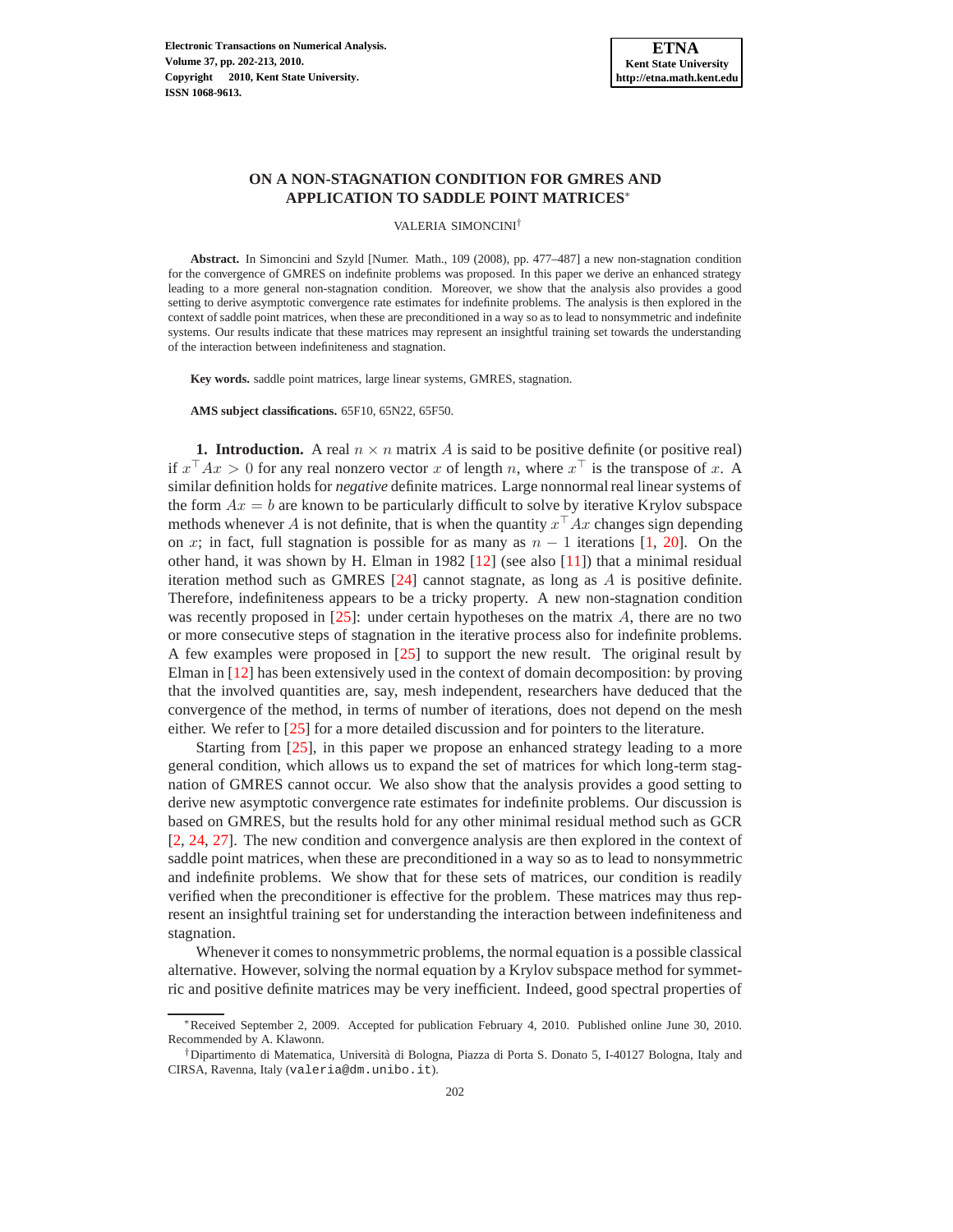the preconditioned matrix do not necessarily imply well-conditioning of the same matrix [\[19,](#page-11-6) sec. 7.1]. In our experimental analysis we shall also report on such a situation.

Throughout the paper  $x^{\top}$  and  $x^*$  indicate the transpose and the conjugate transpose of a vector  $x$ , respectively. The Euclidean norm for vectors and the induced matrix 2-norm will be used.

**2. Non-stagnation condition.** In this section we describe a generalization of the sufficient non-stagnation condition given in [\[25\]](#page-11-4), together with a discussion on its sharpness. We first recall an important result of Grcar for a general degree  $k$  polynomial, which is the basis for further developments. Here and in the following,  $x_0$  is an initial approximate solution, and  $r_0 = b - Ax_0$  is the associated residual. Subsequent iterates are denoted as  $x_k$  and  $r_k$ , respectively.

<span id="page-1-0"></span>THEOREM 2.1. [\[18\]](#page-11-7) Let  $\phi_k$  be a polynomial of degree at most k, with  $\phi_k(0) = 0$ , *and such that*  $\phi_k(A)$  *is positive or negative definite. Then for every*  $x_0$ *, the affine space*  $x_0 + \text{span}\{r_0, Ar_0, \ldots, A^{k-1}r_0\}$  *contains a vector*  $\hat{x}$  *for which*  $\|b - A\hat{x}\| \leq \eta \|r_0\|$ *, where* 

$$
\eta = \left(1 - \frac{\hat{c}^2}{\hat{C}^2}\right)^{1/2} < 1,
$$

with  $\hat{c} = \min\{|\lambda|, \ \lambda \in \sigma\left(\frac{1}{2}(\phi_k(A) + \phi_k(A)^{\top}))\right)\}$  and  $\hat{C} = ||\phi_k(A)||$ .

The result states that if it is possible to determine  $\phi_k$  such that  $\phi_k(A)$  is positive definite, then the residual norm after  $k$  iterations must decrease with respect to the initial one. Elman's condition in [\[12\]](#page-11-1) was obtained for  $\phi_k(\lambda) = \lambda (k = 1)$ , thus requiring that A itself be positive definite. In [\[25\]](#page-11-4) the case  $\phi_2(\lambda) = \lambda^2$  was discussed. Therefore, as opposed to the problem statement in [\[18\]](#page-11-7), in the two references above the polynomial was fixed, and a corresponding condition on A was derived. Note however that Elman's condition was stated before Grcar's result.

In the following we shall expand on Theorem [2.1](#page-1-0) using again polynomials of degree 2 but with a problem dependent coefficient. Higher degree polynomials seem to be unfeasible since testing the condition becomes computationally demanding and in most cases unrealistic; see a detailed discussion in [\[25\]](#page-11-4).

<span id="page-1-1"></span>Let  $H = (A + A^{\top})/2$ ,  $S = (A - A^{\top})/2$  and  $\phi_2(\lambda) = \lambda(\lambda - \alpha)$  for some non-negative  $\alpha \in \mathbb{R}$ . Note that using a non-monic polynomial would not change the result of our analysis. LEMMA 2.2. Let  $\phi_2(\lambda) = \lambda(\lambda - \alpha)$ ,  $\alpha \in \mathbb{R}$ ,  $\alpha \geq 0$ . The matrix  $\phi_2(A) > 0$ , that is

 $\phi_2(A)$  is positive real, if and only if the matrix  $(-S^\top S + \phi_2(H))$  is also positive real. *Proof.* For  $0 \neq x \in \mathbb{R}^n$  it holds

$$
x^{\top} \phi_2(A) x = x^{\top} (S^2 + H^2 - \alpha H + H S + S H - \alpha S) x = x^{\top} (S^2 + H^2 - \alpha H) x
$$
  
=  $x^{\top} (-S^{\top} S + \phi_2(H)) x.$ 

<span id="page-1-2"></span>**PROPOSITION 2.3.** Assume that  $\phi_2(H) > 0$ . Then  $\phi_2(A) > 0$  if and only if  $||S\phi_2(H)^{-1/2}|| < 1.$ 

*Proof.* Using Lemma [2.2,](#page-1-1) the proof follows the same lines as that of [\[25,](#page-11-4) Theorem 3.2].  $\Box$ If  $\phi_2(H)$  is indefinite and S is nonsingular, then a corresponding result may be stated:  $\phi_2(A) < 0$  if and only if  $\|(S^\top S)^{-1} \phi_2(H)\| < 1.$ 

In [\[25\]](#page-11-4), the relation of Proposition [2.3](#page-1-2) was proved for  $\phi_2(\lambda) = \lambda^2$ , that is for  $\alpha = 0$ . However, better choices of  $\phi_2$  may be possible, although in general the optimal  $\phi_2$  is hard to find. In the following we propose a strategy towards the determination of  $\alpha \geq 0$  such that  $\phi_2(H) > 0$ , and such that the smallest eigenvalue of  $\phi_2(H)$  is as large as possible, and clearly possibly larger than that of  $H^2$ , so as to improve the choice over the polynomial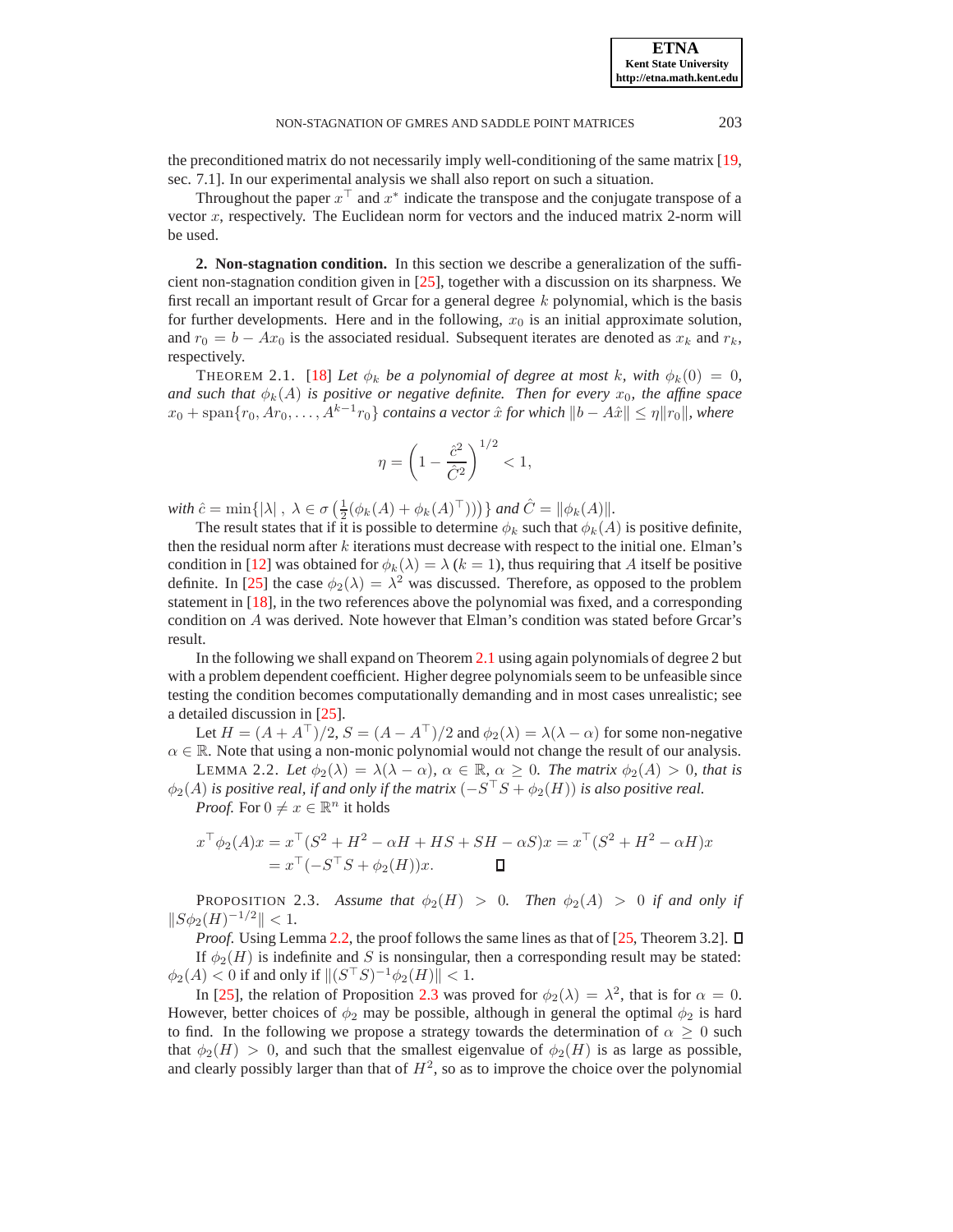$\phi_2(\lambda) = \lambda^2$ . In general, fulfilling the above requirements for  $\alpha$  does not ensure that the condition  $||S\phi_2(H)^{-1/2}|| < 1$  be satisfied, however the proposed framework may significantly enlarge the set of matrices for which the non-stagnation condition holds.

We stress that our analysis is based on Theorem [2.1,](#page-1-0) therefore it provides a sufficient but not necessary non-stagnation condition. Moreover, it is difficult to find general a-priori sufficient conditions so as to avoid the test on  $||S\phi_2(H)^{-1/2}||$ . Indeed, let  $S = X_S(i\Sigma)X_S^*$ ,  $H = X_H \Theta X_H^*$  with  $\Sigma = \text{diag}(\sigma_1, \dots, \sigma_n)$  and  $\Theta = \text{diag}(\theta_1, \dots, \theta_n)$ , be the eigendecompositions of the normal matrices S and H, respectively. Then, setting  $w = X_S^*x$  for real x,

$$
x^{\top} \phi_2(A) x = x^{\top} (-S^{\top} S + \phi_2(H)) x = w^*(-\Sigma^2 + X_S^* X_H \phi_2(\Theta) X_H^* X_S) w.
$$

Since  $X_S$ ,  $X_H$  are orthonormal, the following simple condition holds:

<span id="page-2-0"></span>(2.1) If 
$$
\min_{\theta_i} \phi_2(\theta_i) > \max_j \sigma_j^2
$$
 then  $x^\top \phi_2(A)x > 0 \quad \forall x \neq 0$ ,

and this has inspired us to develop the strategy for the computation of a more general polynomial  $\phi_2$ . With no doubt the statement [\(2.1\)](#page-2-0) yields an unnecessarily strict condition. Indeed, in many applications S is highly singular. If it is known a-priori that  $Range(S)$  has no projection onto the invariant subspace of H associated with the smallest values of  $\phi_2(\theta)$ , then it is possible to reduce the condition in  $(2.1)$  to hold only on the remaining eigenvalues of H.

We are left with the selection of  $\phi_2$  such that  $\phi_2(H) > 0$ . To derive  $\alpha$  in  $\phi_2(\lambda) = \lambda(\lambda - \alpha)$  we start by noticing that for any  $\alpha > 0$  it holds

$$
\phi_2(\lambda) > \lambda^2
$$
 for  $\lambda < 0$ ,  $\phi_2(\lambda) < \lambda^2$  for  $\lambda > 0$ .

In other words, while a nonzero  $\alpha$  does a better job than  $\alpha = 0$  at mapping away from zero and to the right the negative eigenvalues of  $H$ , this is not so for the positive eigenvalues of H. To balance the two effects, we thus compute  $\alpha \geq 0$  so that  $\phi_2(\lambda_-) = \phi_2(\lambda_+)$ , where  $\lambda_$ and  $\lambda_+$  are the negative and positive eigenvalues of H closest to zero. Taking into account the positivity constraint we thus set

$$
\alpha := \max\{0, \lambda_+ + \lambda_-\}.
$$

With this choice, a polynomial of degree two different from the simple second power is determined whenever the positive part of the spectrum of  $H$  is farther away from the origin than the negative part. It turns out that this special structure is rather natural in certain preconditioned matrices stemming from algebraic saddle point problems.

Finally, we stress that this analysis requires the knowledge of both  $\lambda$ – and  $\lambda$ +, although their accurate computation is not necessary. This may be obtained by an approximate spectral computation either on the given problem, or under certain conditions, on a smaller dimensional version of the same problem.

<span id="page-2-2"></span>**3. Beyond non-stagnation.** If  $\phi_2(A)$  is positive definite, then we can improve our understanding of the convergence rate of GMRES by adapting known bounds.

Let  $\mathbb{P}_k$  be the set of polynomials of degree less or equal to k. Assume A is diagonalizable and let  $A = X \Lambda X^{-1}$ , so that  $\phi_2(A) = X \phi_2(\Lambda) X^{-1}$ . Setting  $||r_0|| = 1$ , the following bound for the GMRES residual norm after  $k$  iterations is well established:

<span id="page-2-1"></span>(3.1) 
$$
||r_k|| \leq \kappa(X) \min_{p \in \mathbb{P}_k, p(0)=1} \max_{\lambda \in \Lambda} |p(\lambda)|,
$$

where  $\kappa(X) = ||X|| ||X^{-1}||$  is the condition number of X in the spectral 2-norm. The bound can be generalized to the case of non-diagonalizable matrices [\[17\]](#page-11-8). The estimate in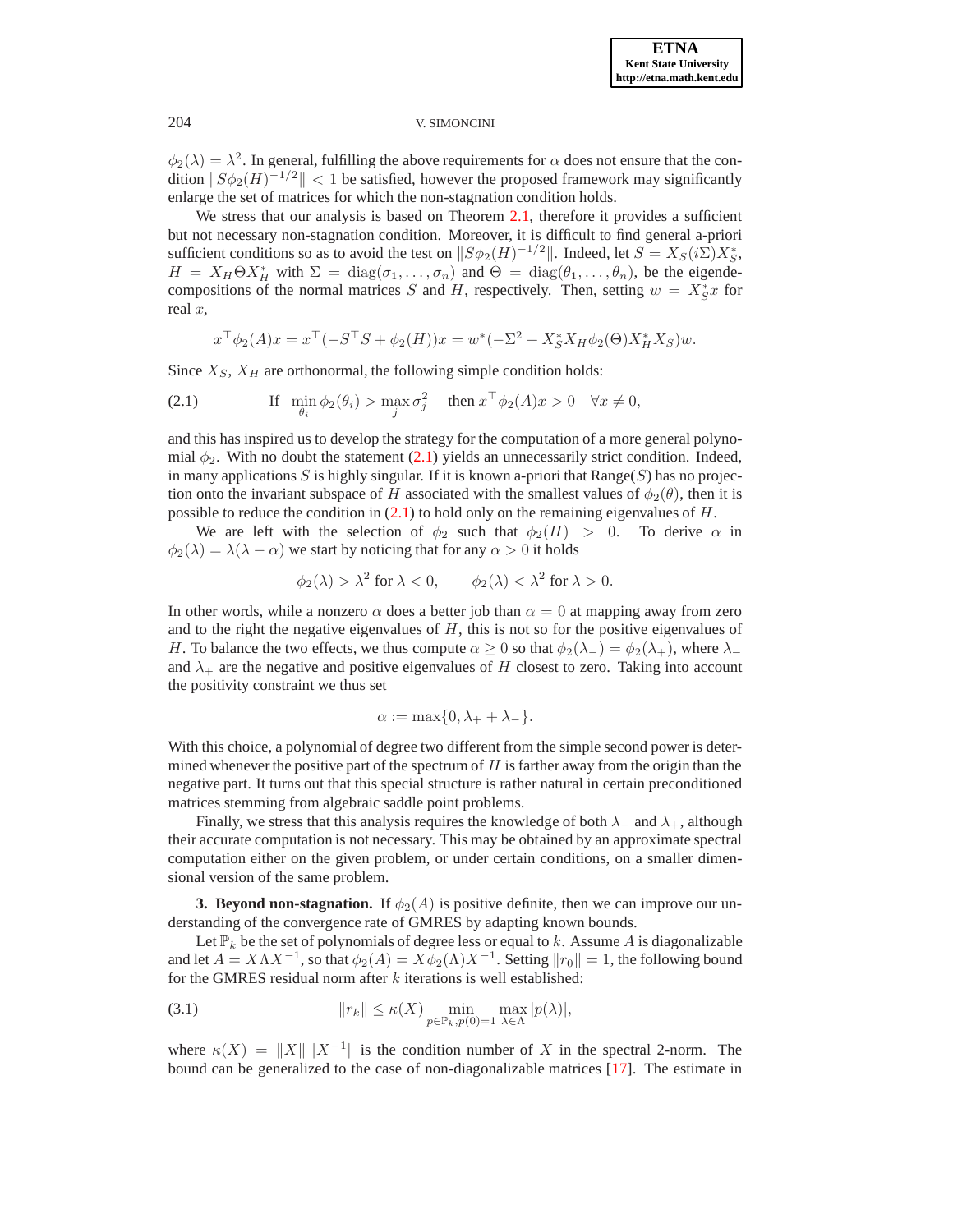[\(3.1\)](#page-2-1) is attractive when  $\kappa(X)$  is moderate, and all eigenvalues have positive real part, since it is otherwise "impossible to have a polynomial that is one at the origin and less than one everywhere on some closed curve around the origin" [\[19,](#page-11-6) p. 55].

Since in our framework the origin is surrounded by eigenvalues, the classical bound above needs to be modified. We next derive a result that has been used for similar purposes for A symmetric and indefinite [\[16\]](#page-11-9), [\[19,](#page-11-6) p. 53]; see also the experimental evidence for A nonsymmetric in  $[13]$ . We also refer to  $[15]$  for a thorough analysis of polynomial mappings to analyze the spectral properties of preconditioned Krylov subspace methods.

PROPOSITION 3.1. *The GMRES residual satisfies*

<span id="page-3-0"></span>(3.2) 
$$
||r_{2k}|| \leq \kappa(X) \min_{q \in \mathbb{P}_k, q(0) = 1} \max_{\lambda \in \Lambda} |q(\phi_2(\lambda))|,
$$

*for any polynomial*  $\phi_2$  *of second degree satisfying*  $\phi_2(0) = 0$ *. Proof.* We have

$$
||r_{2k}|| = \min_{p \in \mathbb{P}_{2k}, p(0)=1} ||p(A)r_0|| \le \min_{q(\phi_2) \in \mathbb{P}_{2k}, q(\phi_2(0))=1} ||q(\phi_2(A))r_0||
$$
  

$$
\le \kappa(X) \min_{q \in \mathbb{P}_k, q(0)=1} \max_{\lambda \in \Lambda} |q(\phi_2(\lambda))|.
$$

The bound of Proposition [3.1](#page-3-0) shows that if  $\phi_2(A) > 0$ , we expect the norm of the residual after  $2k$  iterations to be effectively bounded by the solution to the min-max problem associated with a polynomial  $q$  of degree  $k$ . Therefore, because of the indefiniteness of the problem the performance of GMRES seems to be penalized, as only even numbered iterations contribute to decreasing the residual norm, whereas the residual may stagnate at every other iteration. On the other hand, stagnation does occur in practice in the indefinite case, and therefore the result cannot be improved, in this respect. In the left plot of Figure [3.1](#page-3-1) we report the convergence history of GMRES for the problem in Example [4.2](#page-6-0) with  $A = MP^{-1}_{tr,aug}$ , M and  $P_{tr,aug}$  as described in Section [4.](#page-4-0) The right plot displays the spectrum of the preconditioned matrix, where the two clusters are clearly visible. Although convergence is fast, the curve in the left plot shows a staircase behavior, corresponding to single iterations with (almost) full stagnation.



<span id="page-3-1"></span>FIG. 3.1. *Example [4.2.](#page-6-0) Left: Convergence history with staircase behavior. Right: spectrum of preconditioned matrix.*

**ETNA Kent State University http://etna.math.kent.edu**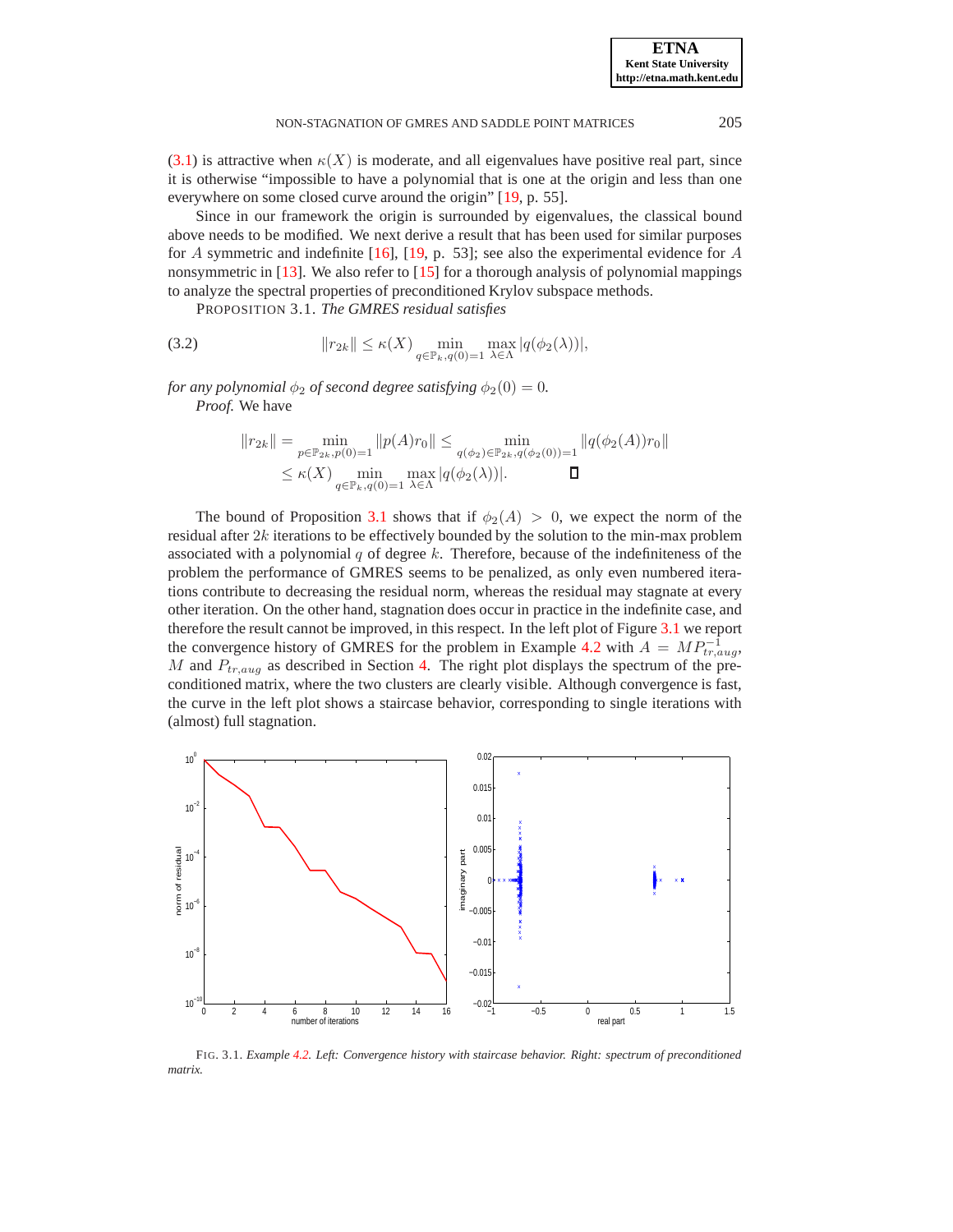Proposition [3.1](#page-3-0) indicates that it is possible to use the results available for the convergence of GMRES when the field of values of the matrix  $\phi_2(A)$  is sharply contained in some particular domain of  $\mathbb{C}^+$ . For instance, if the field of values of  $\phi_2(A)$  is contained in an ellipse, then the solution to the min-max matrix problem in the proof of Proposition [3.1](#page-3-0) may be bounded from above by a scaled Chebyshev polynomial of degree  $k$  [\[19\]](#page-11-6).

More specialized inclusion sets allow us to sharpen this result, and these will turn out to be particularly appropriate for the problems discussed in the next section. Using [\[8,](#page-11-12) Proposition 4.1] or [\[24\]](#page-11-3), we can directly derive the following result.

<span id="page-4-2"></span>**PROPOSITION 3.2.** Assume that all eigenvalues of  $\phi_2(A)$  are enclosed in the disk of *center unit and radius* ρ < 1*. Then*

<span id="page-4-1"></span>
$$
(3.3) \t\t\t\t ||r_{2k}|| \le C\rho^k ||r_0||,
$$

*where the constant* C *is independent of* k *but depends either on*  $\max_{|z-1|=\rho} ||(zI - A)^{-1}||$ *or on*  $\kappa(X)$ .

The estimate in  $(3.3)$  can be generalized to disks other than the unit disk. The result is mostly useful when  $\rho$  is small, and this is usually achieved with an effective preconditioning strategy. Note that the positive definiteness of  $\phi_2(A)$  ensures that all its eigenvalues have positive real part. In fact, if the result were stated only in terms of eigenvalues, it would be sufficient that all eigenvalues satisfy  $|\Re(\lambda)| > |\Im(\lambda)|$  to obtain  $\Re(\lambda^2) > 0$ . It is not clear whether checking this condition would be inexpensive.

<span id="page-4-0"></span>Starting from  $\|q(\phi_2(A))r_0\|$ , a result similar to Proposition [3.2](#page-4-2) may be stated in terms of the field of values of  $\phi_2(A)$ , in which case the constant C is moderate but the radius may be much larger [\[22\]](#page-11-13).

**4. Application to saddle point matrices.** Structured linear systems in the form

$$
\begin{bmatrix} F & B^\top \\ B & -\beta C \end{bmatrix} \begin{bmatrix} x \\ y \end{bmatrix} = \begin{bmatrix} f \\ g \end{bmatrix} \qquad \Leftrightarrow \qquad Mu = b,
$$

arise in a large variety of applications, commonly stemming from constrained optimization problems associated with differential operators. Here  $F \in \mathbb{R}^{n \times n}$  is in general nonnormal (although we shall also consider the specialized symmetric case),  $B \in \mathbb{R}^{m \times n}$  with  $m \leq n$  is rectangular and C is symmetric and positive semidefinite.

Due to the unfavorable spectral properties of the matrix, preconditioning is usually mandatory. Preconditioners that try to reproduce the structure of the coefficient matrix while maintaining affordable computational costs are often very effective. We refer to [\[6\]](#page-10-2) for a thorough discussion on various alternative structured preconditioners. Here we focus on some specific examples, which give rise to indefinite and nonsymmetric preconditioned matrices  $MP^{-1}$ , with  $P$  having the possible forms,

<span id="page-4-3"></span>(4.1) 
$$
P_d = \begin{bmatrix} \widetilde{F} & 0 \\ 0 & \pm W \end{bmatrix} \text{ or } P_{tr} = \begin{bmatrix} \widetilde{F} & B^{\top} \\ 0 & \pm W \end{bmatrix},
$$

where  $\widetilde{F}$  and W are nonsingular properly chosen matrices, with W usually symmetric and positive definite. Note that  $MP_{tr}^{-1}$  is nonsymmetric even when F is symmetric. When F is nonsingular, the blocks are often taken so that  $\widetilde{F} \approx F$  and  $W \approx BF^{-1}B^{\top} + \beta C$  [\[6,](#page-10-2) [14\]](#page-11-14). On the other hand, in certain applications where  $F$  is singular or indefinite the so-called augmentation block preconditioner is particularly appealing. In this setting, the matrix  $W$  is chosen so that  $F = F + B<sup>T</sup> W<sup>-1</sup>B$  is positive definite; see, e.g., [\[3,](#page-10-3) [5,](#page-10-4) [21\]](#page-11-15). In some cases the choice  $W = \gamma I$  for some positive values of  $\gamma$  suffices. Moreover, in practice the exact matrix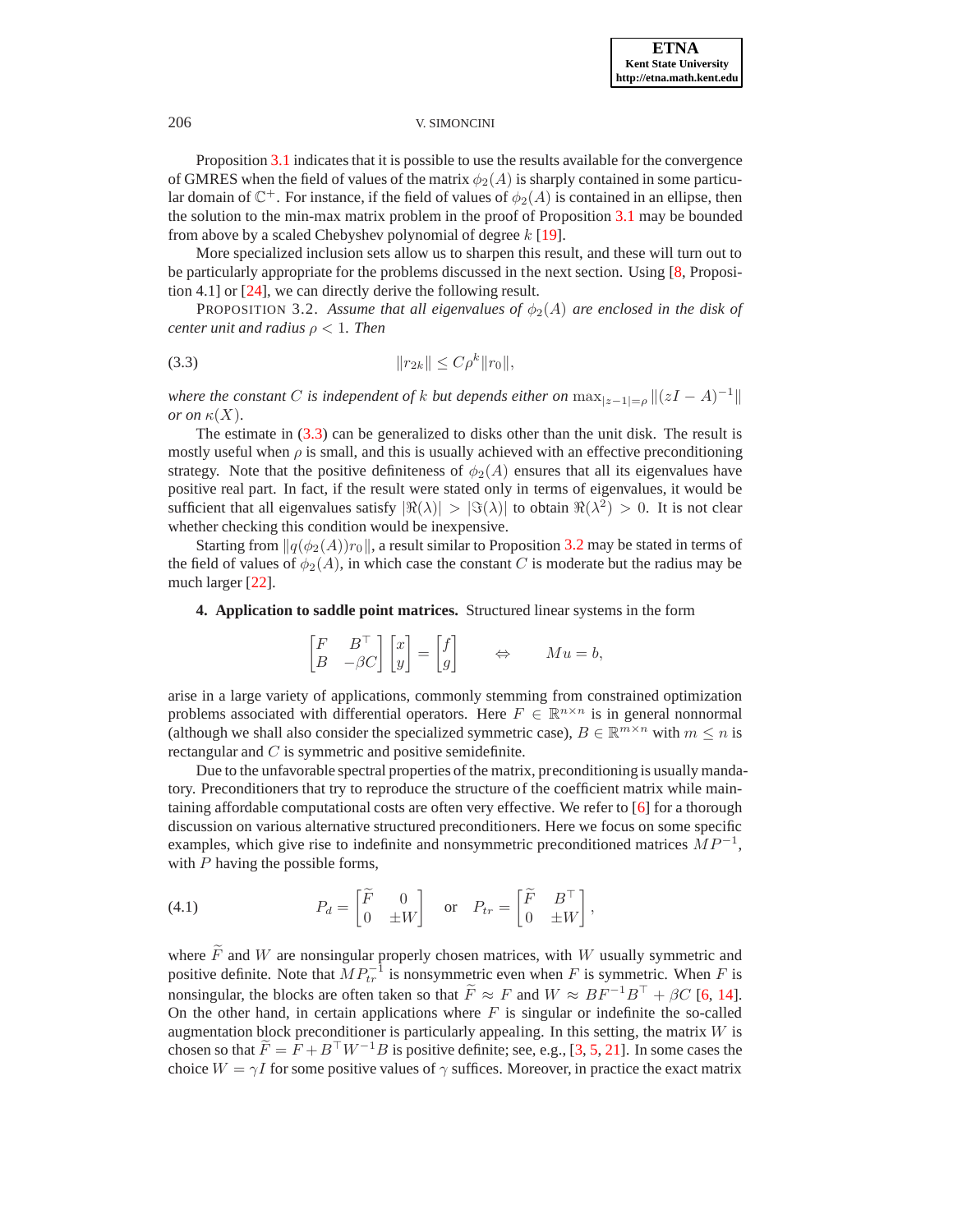**ETNA Kent State University http://etna.math.kent.edu**

 $F + B<sup>T</sup>W<sup>-1</sup>B$  is replaced by some approximation, and depending on the application this preconditioner is actually applied to the augmentation formulation of the problem; see [\[6\]](#page-10-2) and also Example [4.4.](#page-9-0) We shall use the notation  $P_{d,aug}$  and  $P_{tr,aug}$  when we wish to emphasize the use of the augmentation version of the preconditioner. It was shown in [\[21\]](#page-11-15) that the exact augmentation block diagonal preconditioner  $P_{d,aug}$  (that is, with  $F = F + B^T W^{-1}B$ ) with  $+W$  as (2,2) block has eigenvalues either at one, or in the neighborhood of minus one. In addition, it was recently shown in [\[9\]](#page-11-16) that the augmentation block triangular preconditioner  $P_{tr,aug}$  (with  $\widetilde{F} = F + B^{\top}W^{-1}B$ ) with  $+W$  has eigenvalues either at one, or in some negative neighborhood. On the other hand, both preconditioned problems with the choice  $-V$  have positive definite coefficient matrices; see, e.g., [\[14,](#page-11-14) sec. 8.1].

The occurrence of an indefinite spectrum is however not restricted to the use of augmented blocks, as an indefinite preconditioned matrix always arises when  $P_{tr}$ ,  $P_d$  are used with  $+W$  in the (2,2) block; see, e.g., [\[14,](#page-11-14) sec. 8.1]. Unless explicitly stated, in the rest of the paper we discuss the case where the (2,2) block has the plus sign, which leads to an indefinite preconditioned matrix.

The spectral properties described above, and in particular the indefiniteness of these preconditioned matrix, do not seem to be appealing for Krylov subspace methods, especially considering that simply changing the sign in the (2,2) block completely solves the indefiniteness problem. On the other hand, practical experience has demonstrated that well selected preconditioning blocks may lead to very fast convergence in spite of the indefiniteness. In addition, the mere fact of being positive definite does not necessarily imply that a preconditioner is effective. These considerations seem to justify a deeper analysis of the performance of the indefinite problem.

The discussed clustering may be exploited for evaluating the non-stagnation condition. Using the results of the previous sections applied to  $A = MP^{-1}$ , we show that for several examples stemming from preconditioned saddle point matrices with  $P_{tr}$  our non-stagnation condition is satisfied. On the other hand, we should remark that our non-stagnation condition was not satisfied when using  $P_d$  and no augmentation. This choice usually leads to three clusters, which may be viewed as perturbations of the three multiple eigenvalues obtained by the optimal preconditioner  $P_d = \text{blkdiag}(F, BF^{-1}B^{\top} + \beta C)$  [\[14,](#page-11-14) sec. 8.1]. This different clustering may influence the test; we plan to further investigate the problem.

In case the test is passed, GMRES will not stagnate for more than one step. Moreover, it is possible to derive an estimate of the asymptotic convergence rate if spectral information of  $\phi_2(A)$  is available.

All reported data were obtained with the software IFISS [\[14\]](#page-11-14), described as reference problems in [\[14,](#page-11-14) Chapters 5,7], and run in MATLAB [\[23\]](#page-11-17).

<span id="page-5-0"></span>EXAMPLE 4.1. We consider the Stokes problem stemming from the simulation of a steady horizontal flow in a channel driven by a pressure difference between the two ends [\[14,](#page-11-14) Example 5.1.1]. All parameters except the discretization grid size were given default values (i.e., natural outflow boundary, Q1-P0 elements, stabilization parameter 1/4, uniform streamlines); the resulting matrix  $M$  is symmetric and indefinite. Table [4.1](#page-6-1) reports all relevant parameters for our analysis for B of size  $64 \times 162$  and for various choices of the blocks  $\overline{F}$  and  $W$  in the block triangular preconditioner  $P_{tr}$ . In particular, we used  $\overline{F} = F$  or  $\overline{F} = \text{choline}(F, 0.1)$  or an Algebraic Multigrid preconditioner  $F_{amg}$  [\[7\]](#page-11-18), whereas for the (2,2) block we used  $W = Q$  where  $Q$  is the mass matrix for the pressure space,  $W = B\widetilde{F}^{-1}B$  or  $W = 10 \cdot B\widetilde{F}^{-1}B$ . The remaining columns in the table show the smallest (negative) eigenvalue of H; the largest eigenvalue of the pencils  $(S^{\top}S, H^2)$  and  $(S^{\top}S, H^2 - \alpha H)$ , which are used to check the non-stagnation condition; the computed value of  $\alpha$ . For completeness and to test the quality of the chosen preconditioners we also report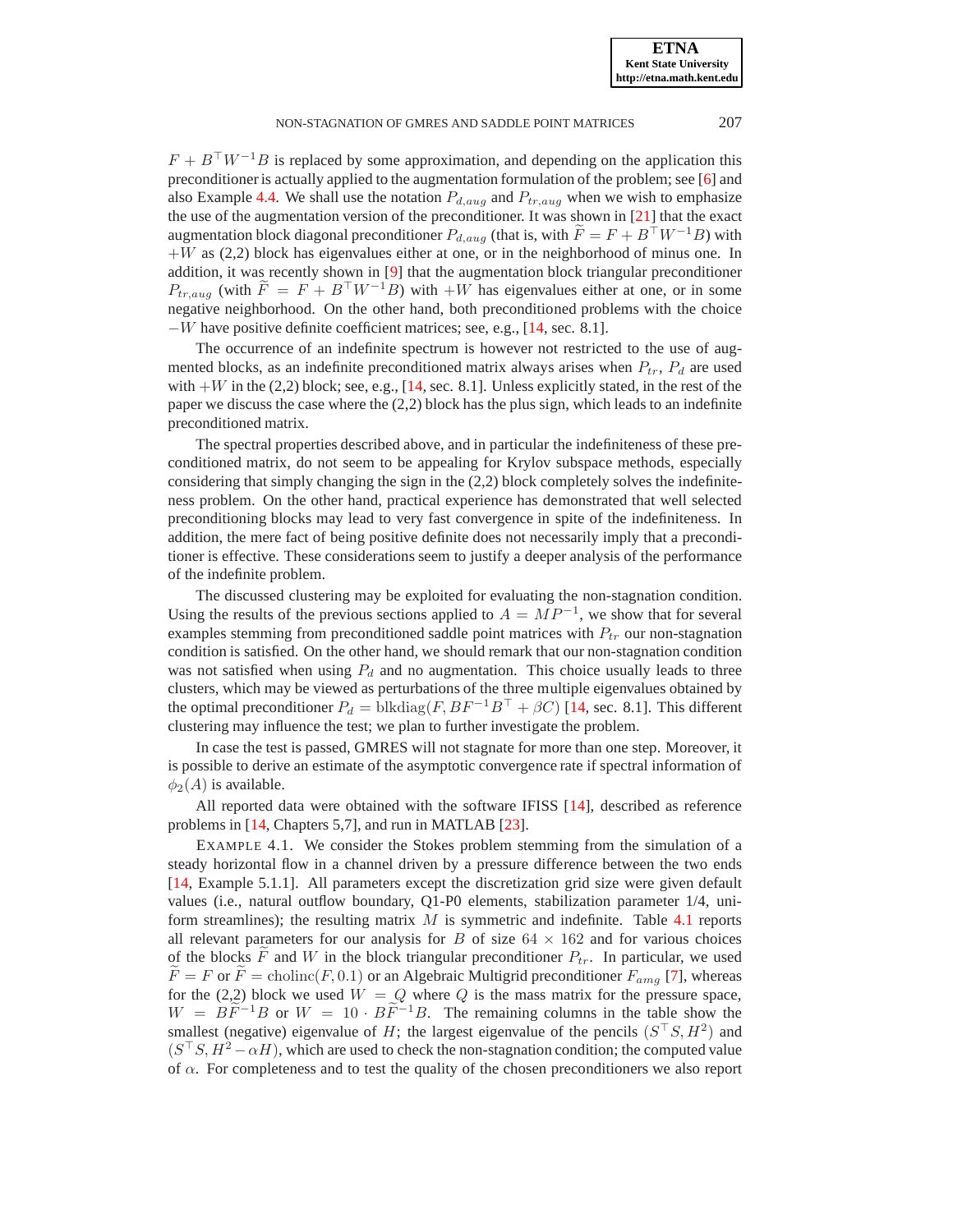#### TABLE 4.1

<span id="page-6-1"></span>*Example [4.1.](#page-5-0) Stokes problem.* L*: Incomplete Cholesky factor;* Famg*: Algebraic Multigrid preconditioner;*  $W_1 = B\widetilde{F}^{-1}B^\top$  *. Underlined are the cases where a nonzero*  $\alpha$  *passes the test, unlike*  $\alpha = 0$ *, to obtain a positive definite*  $\phi_2(A)$ ,  $A = MP_{tr}^{-1}$ .

| $\widetilde{F}$ | W       | $\lambda_{\min}(H)$ | $\lambda_{\max}(S^{\perp}S, H^2)$ | $S, \phi_2(H)$<br>$\lambda_{\max}$ | $\alpha$ | $#$ its |
|-----------------|---------|---------------------|-----------------------------------|------------------------------------|----------|---------|
| F               | Q       | $-1.9106$           | 0.4733                            | 0.3783                             | 0.833    | 17      |
| F               | $10W_1$ | $-8.3223$           | 2.8159                            | 0.4585                             | 0.903    | 16      |
| $\overline{F}$  | $W_1$   | $-83.223$           | 1.8672                            | 1.7771                             | 0.074    | 15      |
| $LL^+$          | Q       | $-1.9240$           | 0.6660                            | 0.3886                             | 0.418    | 45      |
| $LL^{\perp}$    | $10W_1$ | $-8.2948$           | 2.5103                            | 0.6301                             | 0.457    | 45      |
| $LL^+$          | $W_1$   | $-82.949$           | 1.9645                            | 1.9645                             | $\Omega$ | 41      |
| $F_{amg}$       | Q       | $-1.9098$           | 0.3771                            | 0.2634                             | 0.780    | 29      |
| $F_{amg}$       | $10W_1$ | $-8.3232$           | 2.6057                            | 0.4378                             | 0.847    | 30      |
| $F_{amg}$       | $\,W_1$ | $-83.232$           | 1.8628                            | 1.8299                             | 0.026    | 29      |

TABLE 4.2

<span id="page-6-2"></span>*Example [4.1.](#page-5-0) Quantities for testing non-stagnation condition as the problem dimension increases.*

| $\, n$ |      | $m \lambda_{\min}(H)$ | $\lambda_{\max}(S^\top S, \phi_2(H))$ | $\alpha$ | $#$ its |
|--------|------|-----------------------|---------------------------------------|----------|---------|
| 162    | 64   | $-1.9106$             | 0.37834                               | 0.83307  |         |
| 578    | 256. | $-1.9352$             | 0.35917                               | 0.83762  | 18      |
| 2178   | 1024 | $-1.9413$             | 0.35040                               | 0.83963  | 18      |

the number of iterations for the GMRES residual norm to fall below  $10^{-8}$ .

We observe that in many cases the non-stagnation condition is satisfied, and in particular this is so whenever the preconditioner is effective, as shown by the low number of iterations to converge. We also observe that in several cases (underlined values) the choice of  $\alpha \neq 0$  allowed the test to be passed whereas  $\alpha = 0$  failed. It is interesting that the choice  $W = BF^{-1}B$  (adding the term  $\beta C$  would make it an approximation to the Schur complement) is not good without a proper scaling, at least for the non-stagnation condition, showing that W has an important role in the size of the symmetric part of the matrix.

We next experimentally verify that if the preconditioner is optimal, then the quantities computed to test our non-stagnation condition are constant as the problem size increases. Therefore, the non-stagnation condition may be tested inexpensively on the smallest size problem. Alternatively, by using the independence of  $\alpha$  with respect to the mesh parameter, we could provide an upper bound of the convergence rate which does not depend on the problem size. Table [4.2](#page-6-2) displays the relevant values as the problem dimension increases, for the preconditioner  $P_{tr}$  with  $F = F$  and  $W = Q$ .  $\Box$ 

<span id="page-6-0"></span>EXAMPLE 4.2. We consider the data stemming from the discretization of a linearized Navier-Stokes problem, simulating a so-called flow over a step, a flow expanding in an L-shaped domain [\[14,](#page-11-14) Example 7.1.2]. All problem parameters were given default values, i.e. horizontal dimension  $L = 5$ , uniform outflow, Q1-P0 elements, viscosity  $\nu = 1/50$ , hybrid linearization with 2 and 4 Picard and Newton iterations respectively, nonlinear tolerance  $10^{-5}$  and stabilization parameter  $\beta = 1/4$ . The resulting matrix B has size 176 × 418 and F is nonsymmetric. The relevant quantities for our non-stagnation test are reported in Table [4.3](#page-7-0) for both  $P_{d,aug}$  and  $P_{tr,aug}$ , using the exact augmented (1,1) block and various choices of  $W: W(tol) = B\widetilde{F}^{-1}B^{\top} + \beta C$ , with either  $\widetilde{F} = F$  or its LU incomplete decomposition with dropping tolerance tol, or  $W = Q$ . The choice  $W(10^{-2})$  was used to create the data of the plots in Figure [3.1.](#page-3-1) We also report the performance of  $P_{tr}$  when  $\tilde{F}$  is the incomplete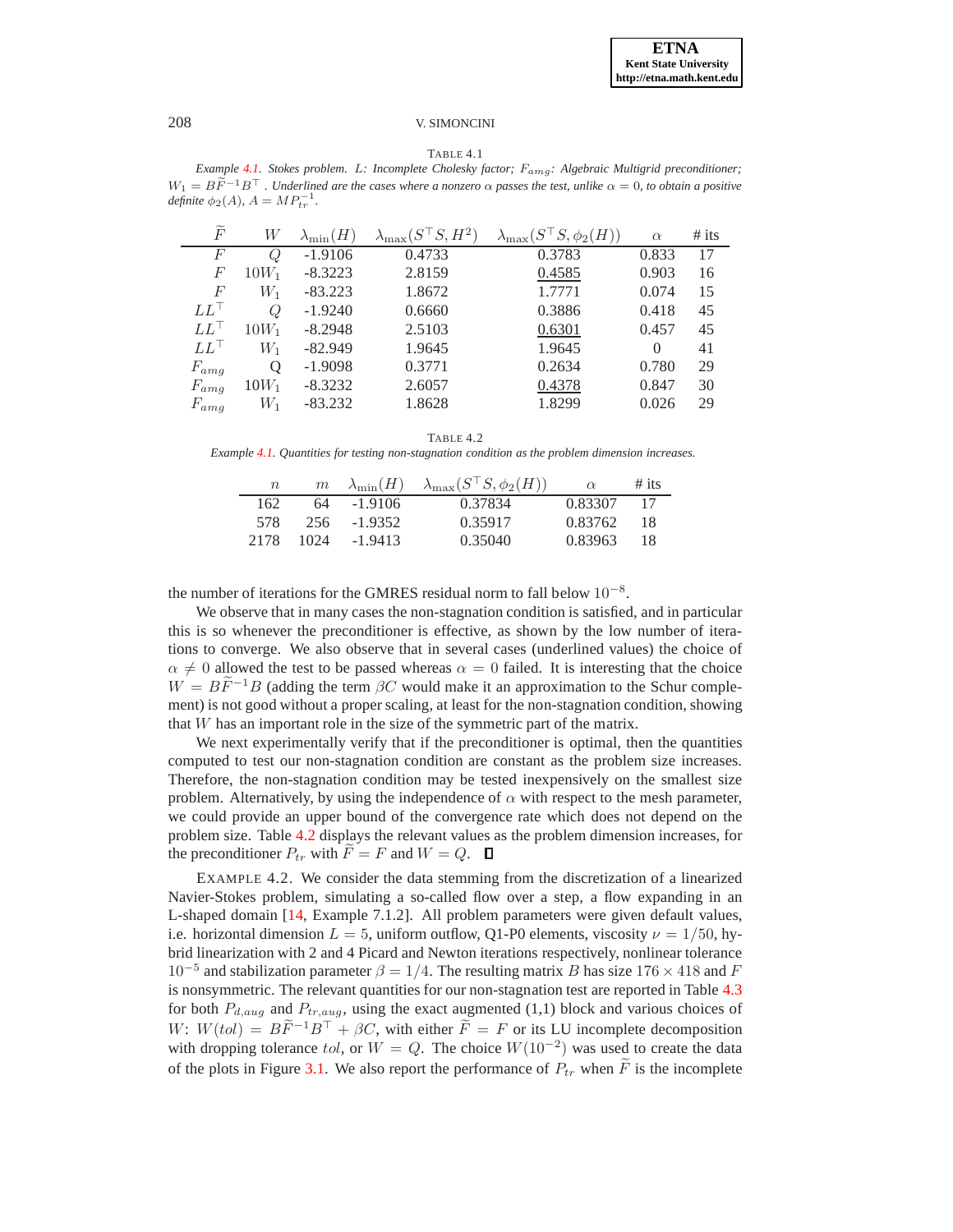# NON-STAGNATION OF GMRES AND SADDLE POINT MATRICES 209

TABLE 4.3

<span id="page-7-0"></span>*Quantities appearing in the non-stagnation condition for Example [4.2.](#page-6-0) Underlined are the cases where a nonzero*  $\alpha$  *passes the test, unlike*  $\alpha = 0$ *. For the augmentation methods:*  $W(tol) = B\widetilde{F}^{-1}B^{\top} + \beta C$ *, where*  $\widetilde{F} = luinc(F, tol)$ *. For*  $P_{tr}$ *:*  $W_1 = B\widetilde{F}^{-1}B^{\top} + \beta C$ *,*  $W_2 = B\widetilde{F}^{-1}B^{\top}$ ,  $\widetilde{F} = luinc(F, 10^{-2})$ *.* 

| Prec                                | $\lambda_{\min}(H)$ | $\lambda_{\max}(S^{\top}S, H^2)$ | $\lambda_{\max}(S^{\perp}S, \phi_2(H))$ | $\alpha$ | $#$ its |
|-------------------------------------|---------------------|----------------------------------|-----------------------------------------|----------|---------|
| $P_{d,a\underline{u}\underline{g}}$ |                     |                                  |                                         |          |         |
| W(0)                                | $-3.5512$           | 1.1241                           | 0.9906                                  | 0.3951   | 16      |
| $W(10^{-1})$                        | $-2.7567$           | 1.2134                           | 0.9724                                  | 0.4252   | 19      |
|                                     | $-4.2339$           | 1.5090                           | 1.5620                                  | 0.3558   | 29      |
| $P_{tr,aug}$                        |                     |                                  |                                         |          |         |
| W(0)                                | $-3.8091$           | 0.9672                           | 0.9672                                  | $\Omega$ | 14      |
| $W(10^{-1})$                        | $-3.0814$           | 1.1087                           | 1.1063                                  | 0.0216   | 21      |
| $W(10^{-2})$                        | $-3.7450$           | 0.9709                           | 0.9709                                  | 0        | 16      |
| $P_{tr}$                            |                     |                                  |                                         |          |         |
| $W_1$                               | $-7.3000$           | 0.9923                           | 0.9923                                  | $\Omega$ | 11      |
| $W_2$                               | $-13.818$           | 0.9924                           | 0.9924                                  | $\Omega$ | 17      |

LU decomposition of F (with drop tolerance  $10^{-2}$ ) and W is either the approximate Schur complement  $W_1 = B\widetilde{F}^{-1}B^{\top} + \beta C$  or  $W_2 = B\widetilde{F}^{-1}B^{\top}$ .

We see that in most cases the non-stagnation condition is satisfied. As a confirmation of the analysis of Section [3,](#page-2-2) we also compute an estimate of the asymptotic convergence rate of the method with  $P_{tr}$  and  $W(10^{-2})$ . The left plot of Figure [4.1](#page-8-0) shows the spectrum of the squared preconditioned matrix  $(MP_{tr}^{-1})^2$  (circles), and the eigenvalues (crosses) of the matrix  $MP_{tr,-}^{-1}$  where now  $P_{tr,-}$  has  $-W(10^{-2})$  (negative sign) as (2,2) block. Although squared, the former eigenvalues are more clustered. The right plot of Figure [4.1](#page-8-0) shows the convergence history of GMRES when using both preconditioners  $P_{tr}$  (dashed curve) and  $P_{tr,-}$  (solid curve). Once again, the dashed curve clearly indicates a staircase-like behavior. In addition, it is remarkable that in spite of the stagnation steps, the convergence rate is identical to that of the positive definite problem. Also reported (dash-dotted line) is the estimated convergence rate for  $MP_{tr}^{-1}$ , using  $\rho^{k/2}$  in [\(3.3\)](#page-4-1) with  $\rho = 0.04$ , visually detected from the left plot of Figure [4.1.](#page-8-0) We note that the initial convergence phase for both preconditioned problem is well captured by the estimate, before adaptation to the spectrum takes place. Below, we linger over this issue and propose an explanation.

Table [4.4](#page-8-1) displays the quantities computed to test our non-stagnation condition as the problem size increases for  $P_{tr}$  and  $W = \beta C + BF^{-1}B^{\top}$ , confirming the independence of these quantities with respect to the problem dimension. In all cases  $\alpha = 0$ , that is the polynomial  $\phi_2(\lambda) = \lambda^2$  was successfully used for the test.

We conclude this example by noticing that we could also have considered using the normal equation associated with the problem  $\mathcal{MP}^{-1}\hat{x} = b$  and then solved with, e.g., the Conjugate Gradient method (CG), since the eigenvalues of the symmetric matrix  $(\mathcal{MP}^{-1})^{\top} \mathcal{MP}^{-1}$ are all positive. However, performance is usually poor. For instance, for these data (with  $m = 176$ ,  $n = 418$ ) and  $\mathcal{P}_{tr}$  with  $\widetilde{F} = \text{luinc}(F, 10^{-2})$  and  $W = \beta C + B\widetilde{F}^{-1}B^{\top}$ , CG applied to the normal equation requires 498 iterations to achieve a relative residual norm below  $10^{-9}$ , whereas GMRES applied to  $\mathcal{MP}^{-1}\hat{x} = b$  takes 11 iterations. According to a well-known analysis [\[19,](#page-11-6) sec. 7.1], the obtained solutions are also quantitatively different, since the error norm for the CG solution is more than two orders of magnitude larger than for GMRES.  $\Box$ 

We next address the question of whether we expect the two preconditioners  $P_{tr,+}$  and  $P_{tr,-}$  to behave similarly, where the subscript + or − refers to the use of the plus or minus

**ETNA Kent State University http://etna.math.kent.edu**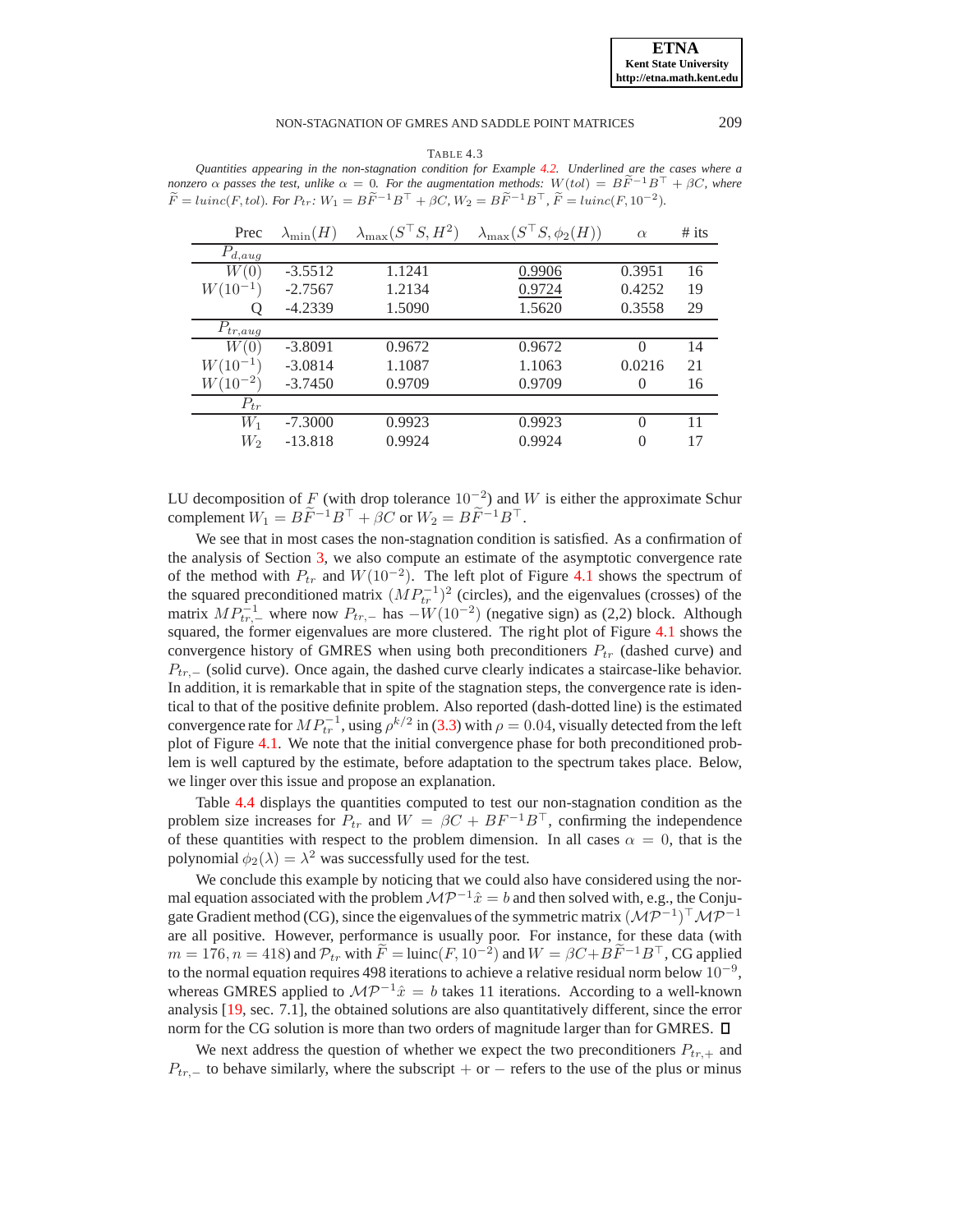



<span id="page-8-0"></span>FIG. 4.1. *Example [4.2.](#page-6-0) Left: Spectrum of*  $(MP_{tr}^{-1})^2$  (circles), and of  $MP_{tr,-}^{-1}$  (crosses). Right: convergence history of GMRES when using both preconditioners  $P_{tr}$  (dashed curve) and  $P_{tr,-}$  (solid curve). The estimated asymptotic convergence rate for  $MP_{tr}^{-1}$ , using  $\rho^{k/2}$  (cf. [\(3.3\)](#page-4-1)) with  $\rho = 0.04$  is also reported (dash

<span id="page-8-1"></span>

|                                                                                                  | TABLE 4.4 |  |  |  |
|--------------------------------------------------------------------------------------------------|-----------|--|--|--|
| Example 4.2. Quantities for testing non-stagnation condition as the problem dimension increases. |           |  |  |  |

| $\, n$ | m    | $\lambda_{\min}(H)$ | $\lambda_{\max}(S^{\top}S, \phi_2(H)) \quad \alpha$ |              | $#$ its |
|--------|------|---------------------|-----------------------------------------------------|--------------|---------|
| 418    | 176  | $-3.8091$           | 0.9672                                              |              | 14      |
| 1538.  | 704  | $-3.7057$           | 0.9662                                              | $\mathbf{0}$ | 15      |
| 5890   | 2816 | $-3.6710$           | 0.9660                                              | $\mathbf{0}$ | 13      |

sign in the (2,2) block in [\(4.1\)](#page-4-3). For both preconditioners we set  $W = B^{\top} \tilde{F}^{-1} B + \beta C$  and we obtain

$$
MP_{tr,\pm}^{-1} = \begin{bmatrix} I & 0 \\ B\widetilde{F}^{-1} & \mp I \end{bmatrix} + \begin{bmatrix} E & \mp E B^{\top} W^{-1} \\ 0 & 0 \end{bmatrix},
$$

where  $E = (F - \tilde{F})\tilde{F}^{-1}$ . Therefore, both preconditioned matrices are  $||E||$  perturbations of block triangular matrices having at most two distinct eigenvalues. In addition, we have

$$
(MP_{tr,+}^{-1})^2 = \begin{bmatrix} I & 0 \\ 0 & I \end{bmatrix} + \begin{bmatrix} I \\ B\tilde{F}^{-1} \end{bmatrix} E[I, -B^{\top}W^{-1}] + \begin{bmatrix} I \\ 0 \end{bmatrix} E[I - B^{\top}W^{-1}B\tilde{F}^{-1}, B^{\top}W^{-1}] + \begin{bmatrix} I \\ 0 \end{bmatrix} E^2[I, -B^{\top}W^{-1}].
$$

That is, the squared matrix  $(MP_{tr,+}^{-1})^2$  is a nonsymmetric perturbation of the identity matrix. The following proposition can thus be stated, where we denote by  $\lambda(G)$  an eigenvalue of the matrix G.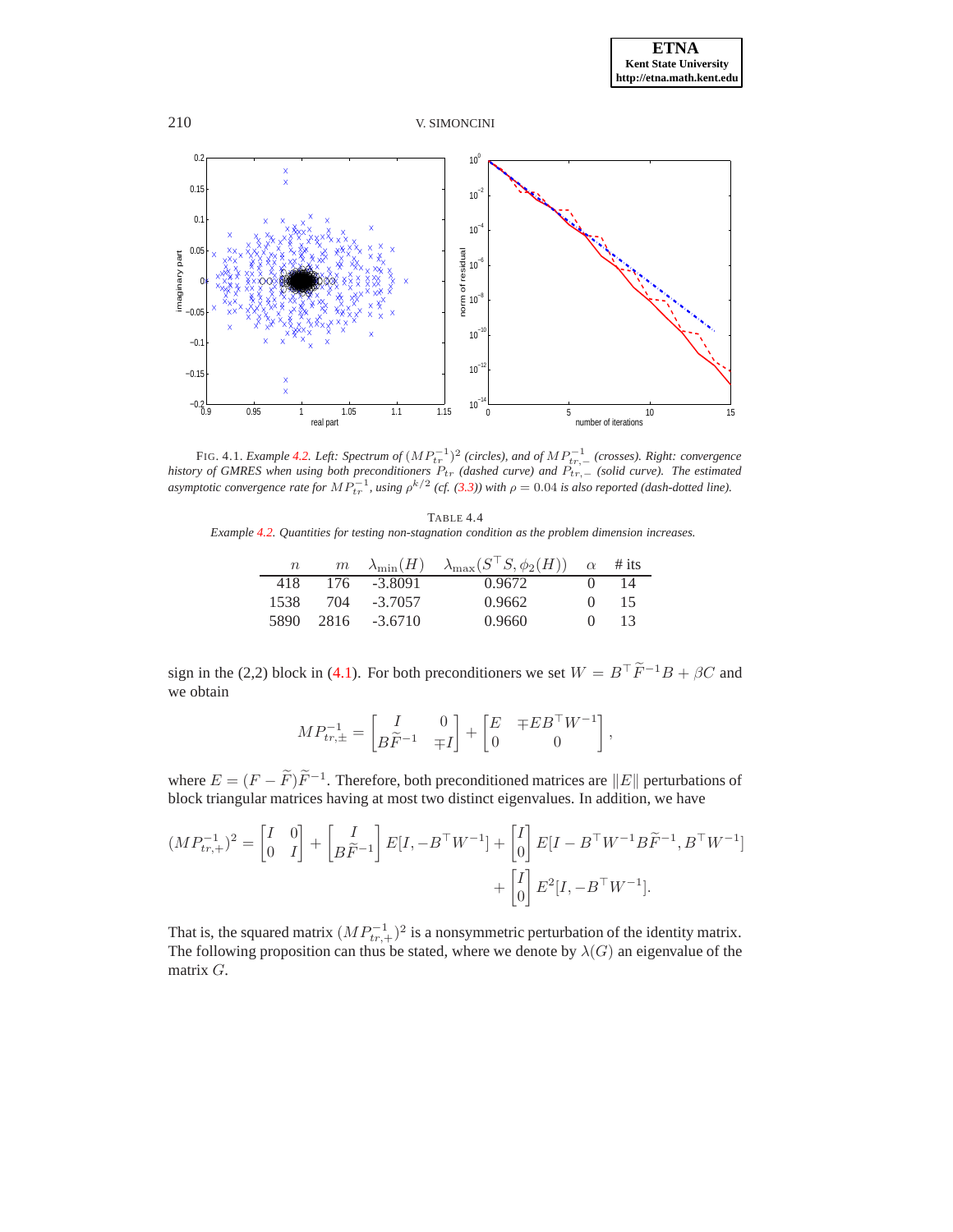# NON-STAGNATION OF GMRES AND SADDLE POINT MATRICES 211

<span id="page-9-2"></span>TABLE 4.5 *Quantities appearing in the non-stagnation condition for Example [4.4.](#page-9-0) Underlined are the cases where a nonzero*  $\alpha$  *passes the test, unlike*  $\alpha = 0$ *. For the augmentation methods:*  $W(tol) = B\widetilde{F}^{-1}B^{\top} + \beta C$ *, where*  $\widetilde{F} = \text{l} \text{u} \text{in} \text{c} (F, \text{tol})$ . For  $P_{tr}$ :  $\widetilde{F} = \text{l} \text{u} \text{in} \text{c} (F, 10^{-2})$ ,  $W_1 = B \widetilde{F}^{-1} B^\top + \beta C$ ,  $W_2 = B \widetilde{F}^{-1} B^\top$ .

| Prec                | $\lambda_{\min}(H)$ | $\lambda_{\max}(S^{\top}S, H^2)$ | $\lambda_{\max}(S^{\perp}S, \phi_2(H))$ | $\alpha$ | $#$ its |
|---------------------|---------------------|----------------------------------|-----------------------------------------|----------|---------|
| $P_{d, \text{aug}}$ |                     |                                  |                                         |          |         |
| W(0)                | $-3.1958$           | 1.1265                           | 0.9705                                  | 0.45036  | 13      |
| W(10)               | $-3.1796$           | 1.1562                           | 0.9684                                  | 0.46829  | 16      |
|                     | $-4.0580$           | 3.9971                           | 2.7796                                  | 0.58865  | 27      |
| $P_{tr}$            |                     |                                  |                                         |          |         |
| W(0)                | $-3.4537$           | 0.9741                           | 0.9741                                  | $\Omega$ | 11      |
| $W(10^{-1})$        | $-3.4387$           | 1.0109                           | 1.0090                                  | 0.0317   | 16      |
| $W(10^{-2})$        | $-3.4443$           | 0.9761                           | 0.9770                                  | 0.0046   | 14      |
| Q                   | $-4.5438$           | 5.6706                           | 3.8576                                  | 0.3083   | 33      |
| $P_{tr}$            |                     |                                  |                                         |          |         |
| $W_1$               | $-6.8478$           | 0.9798                           | 0.9798                                  | $\Omega$ | 8       |
| W,                  | $-6.8487$           | 1.0291                           | 1.0291                                  | $\Omega$ | 14      |

<span id="page-9-1"></span>PROPOSITION 4.3. With the previous notation, let  $\Im(E) = (E - E^{\top})/(2i)$ . For  $||E||$ *sufficiently small it holds*

 $|\lambda((MP_{tr,+}^{-1})^2) - 1| \lesssim O(\Vert E \Vert), \qquad |\Im(\lambda((MP_{tr,+}^{-1})^2))| \lesssim O(\Vert \Im(E) \Vert),$ 

$$
|\lambda(MP_{tr,-}^{-1})-1|\lesssim O(\|E\|^{\frac{1}{2}}),
$$

*where with*  $\leq$  *we omit higher order terms.* 

*Proof*. The first set of inequalities follows from [\[26,](#page-11-19) Th. IV.5.1]. For the second set of inequalities, we note that  $MP_{tr,-}^{-1}$  is not diagonalizable and it has Jordan blocks of size two. The estimate thus follows, e.g., from [\[10,](#page-11-20) Th. 4.3.6].  $\Box$ 

The result shows that the perturbation induced by  $P_{tr,-}$  may be exponentially twice as large as that induced by  $P_{tr,+}$ : if eigenvalues of  $(MP_{tr,+}^{-1})^2$  can be found in a disk centered at one and radius  $\rho < 1$ , then eigenvalues of  $MP_{tr,-}^{-1}$  could be contained approximately in a disk centered at one and radius  $\rho^{1/2}$ . The estimates of Proposition [4.3](#page-9-1) qualitatively explain the different spectral distributions of the two preconditioned problems in the left plot of Figure [4.1.](#page-8-0) On the other hand, we should keep in mind that these are usually pessimistic estimates, and that practical spectra are less perturbed than the theory predicts. As a consequence, it is possible that  $P_{tr,-}$  behave better than the worst case scenario.

Finally, in the case of a disk, the asymptotic rate of convergence for  $MP_{tr,+}^{-1}$  is expected to be  $\rho^{1/2}$  (cf. Proposition [3.2\)](#page-4-2), which is the same as the rate obtained for the definite preconditioned matrix at each iteration. This justifies the similar convergence behavior observed in the right plot of Figure [4.1.](#page-8-0)

<span id="page-9-0"></span>EXAMPLE 4.4. Finally we consider the model of a boundary layer flow over a flat plate [\[14,](#page-11-14) Example 7.1.4]. Parameters were given default values: unit grid stretch factor, and the other values as in the previous example. The matrix B has size  $64 \times 162$  and F is nonsymmetric. The relevant parameters for our non-stagnation test are reported in Table [4.5](#page-9-2) for all preconditioners  $P_{d,aug}$  and  $P_{tr,aug}$ , using the exact augmented (1,1) block and various choices of  $W$ , and for  $P_{tr}$ . The results confirm our previous findings, although in this case the condition fails a little more often.

**ETNA Kent State University http://etna.math.kent.edu**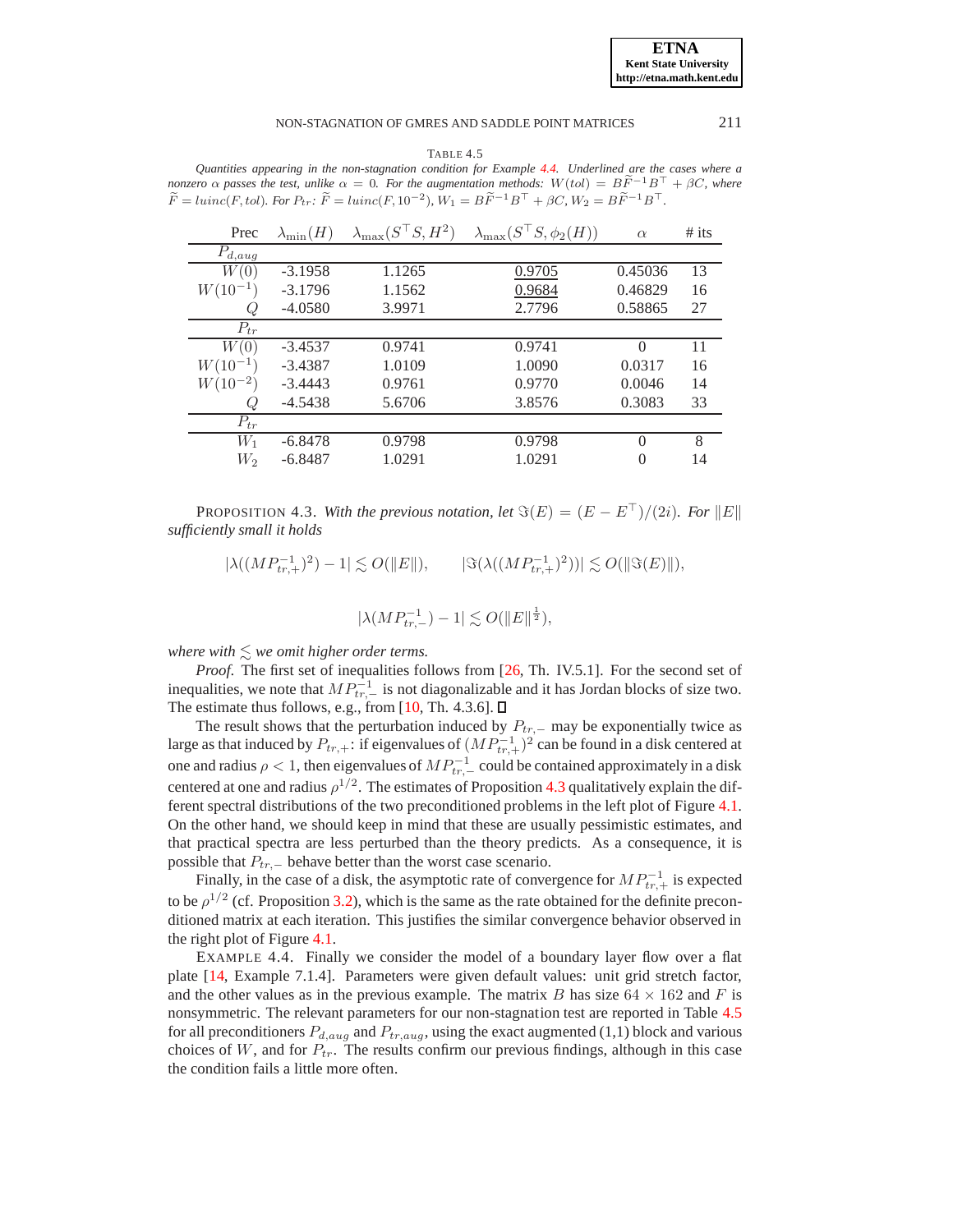<span id="page-10-6"></span>TABLE 4.6 *Quantities appearing in the non-stagnation condition for Example [4.4.](#page-9-0) Fully augmented formulation, stable*  $Q2 - Q1$  *elements.*  $W_1(tol) = \text{lunic}(BF^{-1}B^{\top}, tol)$ *,*  $F(tol) = \text{lunic}(F + B^{\top}W^{-1}B, tol)$ *,*  $W_2 = 0.1$  ·  $B \text{diag}(F)^{-1} B^\top$ .

| W.F                  | $\lambda_{\min}(H)$ | $\lambda_{\max}(S^{\top}S, H^2)$ | $\lambda_{\max}(S^{\perp}S, \phi_2(H))$ | $\alpha$ | $#$ its |
|----------------------|---------------------|----------------------------------|-----------------------------------------|----------|---------|
| $F(5 \cdot 10^{-3})$ |                     |                                  |                                         |          |         |
| $W_1(10^{-2})$       | $-3.0800$           | 1.1577                           | 0.9782                                  | 0.4810   | 13      |
| Q                    | $-1.0710$           | 5.7989                           | 2.2705                                  | 0.4143   | 29      |
| $F(10^{-2})$         |                     |                                  |                                         |          |         |
| $W_1(10^{-2})$       | $-3.0509$           | 1.1728                           | 1.0118                                  | 0.4120   | 15      |
| W,                   | $-1.0941$           | 0.6191                           | 0.4980                                  | 0.1754   | 23      |

Although the (1,1) block is definite, we also consider solving the fully augmented formulation of the algebraic problem, which consists of solving the following equivalent linear system (for  $C = 0$ ):

$$
\begin{bmatrix} F + B^\top W^{-1} B & B^\top \\ B & 0 \end{bmatrix} \begin{bmatrix} x \\ y \end{bmatrix} = \begin{bmatrix} f + B^\top W^{-1} g \\ g \end{bmatrix};
$$

see, e.g., [\[4\]](#page-10-5) and references therein. To obtain this setting we used Q2-Q1 stable elements for which  $C = 0$ . In Table [4.6](#page-10-6) we report the results obtained by applying the preconditioner  $P_{tr,aug}$  for various choices of the diagonal blocks. Several other experiments not reported here were performed, with various problem dependent scalings of the blocks, but results did not differ much. It is also important to realize that some of the analyzed preconditioning blocks do not scale well with dimensions, that is the performance of GMRES on the preconditioned problem is in general not mesh independent, therefore results may vary significantly for larger dimensions.  $\Box$ 

**5. Conclusions.** In this paper we have proposed an enhanced strategy to compute a second degree polynomial to test a non-stagnation condition of GMRES and other Minimum Residual methods for solving real nonsymmetric linear systems. The new setting may also be used to estimate the asymptotic convergence rate of GMRES. We have also discussed a new class of problems whose spectral properties are suitable for the condition to be fulfilled. Numerical experiments on preconditioned saddle point matrices stemming from the finite element discretization of classical Stokes and Navier-Stokes problems were reported to test our findings. In a future analysis we plan to increase our understanding of the non-stagnation condition, so as to provide a-priori devices on when the condition may be satisfied on general problems.

### REFERENCES

- <span id="page-10-1"></span><span id="page-10-0"></span>[1] M. ARIOLI, V. PTAK, AND Z. STRAKOŠ, *Krylov sequences of maximal length and convergence of GMRES*, BIT, 38 (1998), pp. 636–643.
- [2] O. AXELSSON, *Iterative Solution Methods*, Cambridge University Press, New York, 1994.
- <span id="page-10-3"></span>[3] M. BENZI AND J. LIU, *Block preconditioning for saddle point systems with indefinite (1,1) block*, Int. J. Comput. Math., 84 (2007), pp. 1117–1129.
- <span id="page-10-5"></span>[4] M. BENZI AND M. A. OLSHANSKII, *An augmented Lagrangian-based approach to the Oseen problem*, SIAM J. Sci. Comput., 28 (2006), pp. 2095–2113.
- <span id="page-10-4"></span>[5] M. BENZI AND M. A. OLSHANSKII, *An augmented Lagrangian approach to linearized problems in hydrodynamic stability*, SIAM J. Sci. Comput., 30 (2008), pp. 1459–1473.
- <span id="page-10-2"></span>[6] M. BENZI, G. H. GOLUB, AND J. LIESEN, *Numerical solution of saddle point problems*, Acta Numer., 14 (2005), pp. 1–137.